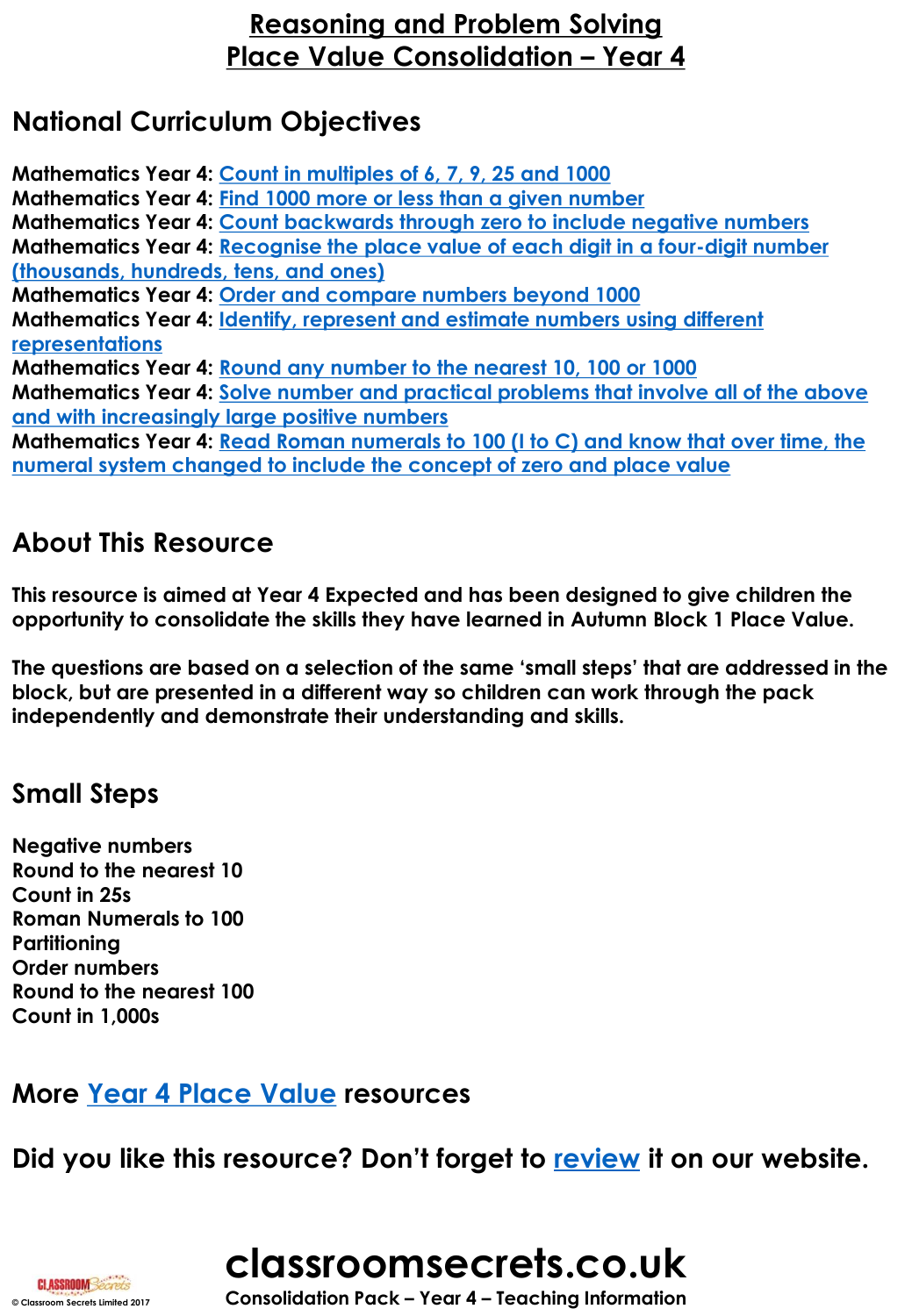**Good day, Professor! As a leading expert in archaeology for the region, you have been contacted by a team who have stumbled upon an extraordinary discovery. The following telegram from an old colleague arrived not long ago:**



**1. Warm socks? Complete the table below to determine how cold it will get at the site for each day of your stay. You will need a pair of socks for any temperatures colder than 0˚C.**

| <b>Daily High</b> | Temperature expected to drop | <b>Daily Low</b> |
|-------------------|------------------------------|------------------|
| $14^{\circ}$ C    | $13^{\circ}$ C               |                  |
| $12^{\circ}$ C    | $14^{\circ}$ C               |                  |
| $15^{\circ}$ C    | $14^{\circ}$ C               |                  |
| $11^{\circ}$ C    | $15^{\circ}$ C               |                  |
| $10^{\circ}$ C    | $12^{\circ}$ C               |                  |
| $11^{\circ}$ C    | $13^{\circ}$ C               |                  |
| $9^{\circ}$ C     | $10^{\circ}$ C               |                  |

**How many pairs of socks should you bring?** 



**2. Now for the extra equipment! Round each of the following items on the order form up to the nearest 10 to ensure you have enough for everyone at the site.**

| <b>Item</b>    | <b>Currently have</b> | Round up |
|----------------|-----------------------|----------|
| <b>Buckets</b> | 58                    |          |
| <b>Spades</b>  | 37                    |          |
| <b>Shovels</b> | 49                    |          |
| <b>Brushes</b> | 26                    |          |
| <b>Picks</b>   | 65                    |          |



# **classroomsecrets.co.uk**



**© Classroom Secrets Limited 2017 Consolidation Pack – Year 4 – Expected**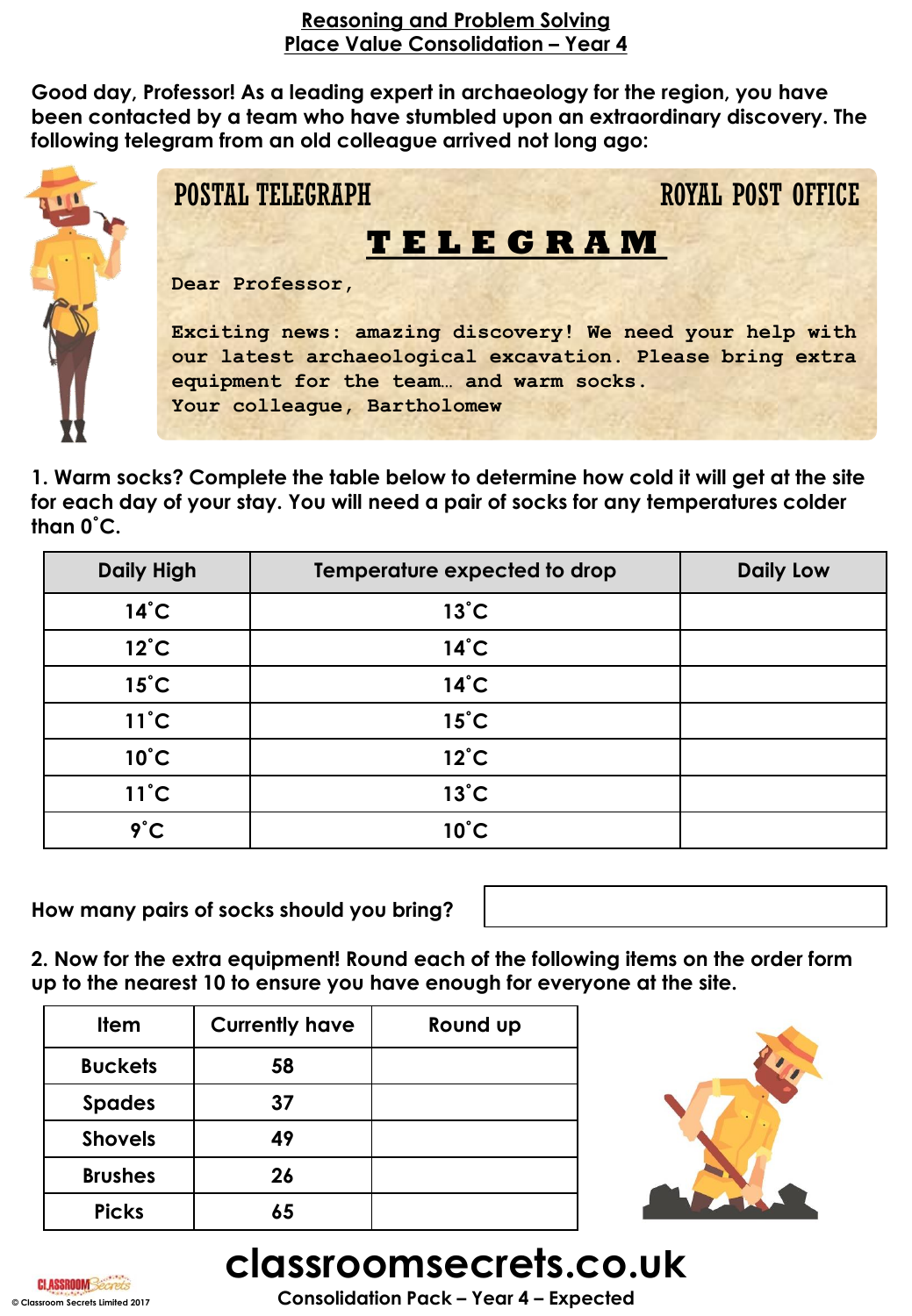**The discovery seems to be inside a large cave. The first thing you need to do is secure the excavation site so nobody wanders off course.** 

**3. Rope comes in coils of 25m. The site has been marked in 25m intervals. What is the perimeter of the site? How many coils of rope will you need?**



**Now that the site is secure, you can finally see what all the fuss is about. Heading into the cave, one of the archaeologists hands you the following piece of paper:**



**A cipher! Fantastic. A little further, you see that the walls are covered in faint scratches… are those Roman numerals? They look like equations!** 

**4. Solve the equations and see if they have anything to do with the cipher.**

| XX           | $\ddot{}$            | XX                      | = | Now match the answers                             |
|--------------|----------------------|-------------------------|---|---------------------------------------------------|
| <b>VIII</b>  | $\ddot{}$            | VI                      | = | with the letters on the<br>cipher to make a word. |
| XXI          |                      | <b>XVII</b>             |   |                                                   |
| <b>XLI</b>   | $\ddot{\phantom{1}}$ | $\mathsf{I} \mathsf{X}$ |   |                                                   |
| <b>XXV</b>   |                      | XX                      |   | Hmmm what could that<br>mean?                     |
| <b>XXIII</b> |                      | <b>XIX</b>              |   |                                                   |
| <b>LXXX</b>  | $\ddot{}$            | XX                      | = |                                                   |
| XX           |                      | XV                      |   |                                                   |

## **classroomsecrets.co.uk**

**CLASSROOM**Sed

**© Classroom Secrets Limited 2017 Consolidation Pack – Year 4 – Expected**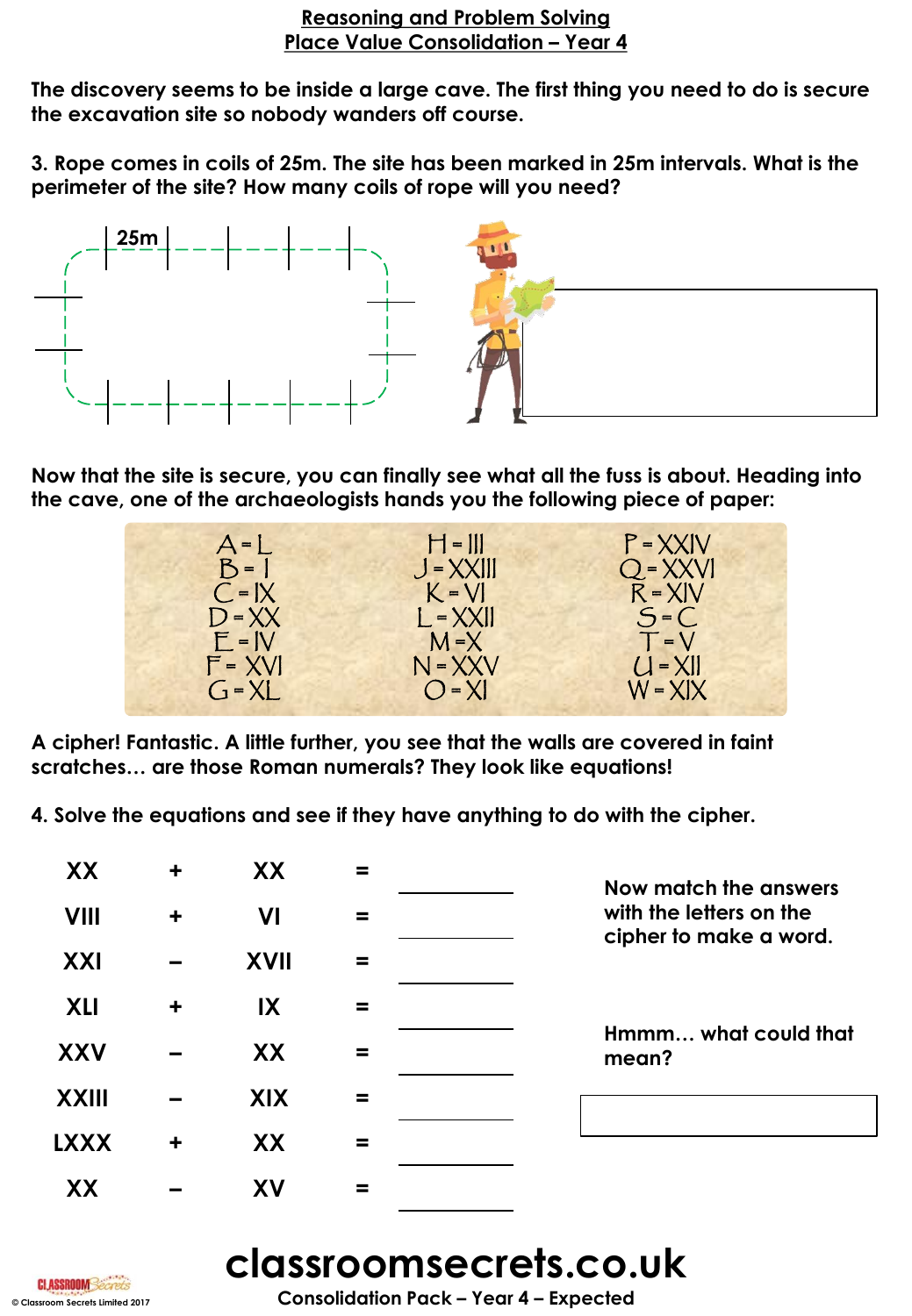**As you're pondering this massive clue, Bartholomew shouts in the distance, "Professor! Get over here, quick!"**

**He has unearthed an ancient wooden chest! What could be inside? A large rusty lock sits on the front of the chest. Engraved above the lock is a small plaque that reads 'You will never guess the 4-digit code. The number has 3 thousands and 17 hundreds. The tens and ones digits total 13. Open if you dare!'**

**5. Get to work figuring out what the possible combinations could be.** 



**6. Studying the codes, the clue from the cipher pops back into your head. "Greatest… of course – the combination is the greatest number!" you exclaim. Put the codes in order from least to greatest to determine which one will open the chest.**





**The lock clicks. With a creak, the lid of the chest slowly opens…**

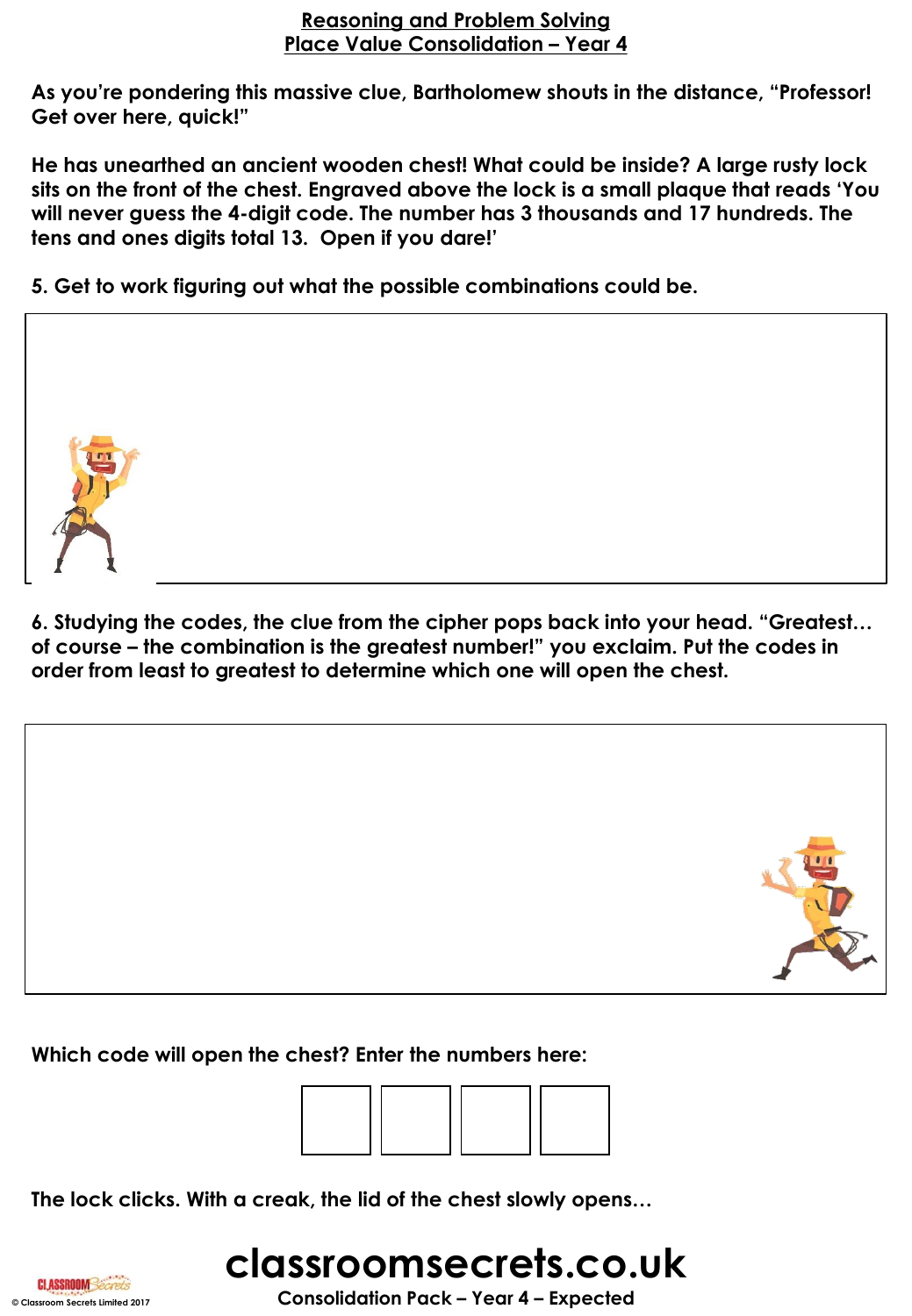

**"My word!" Bartholomew gasps.** 

**"I knew we were right to ask for your help! This must be worth a fortune, Professor!"**

**The chest is filled to the top with gold coins and rare, valuable jewels: sapphires, emeralds, rubies, diamonds, even Tahitian pearls!** 

**7. Now you must carefully package a sample of the findings and take them back to the lab for inspection. Round each of the following bags of jewels to the nearest 100g to accurately label the boxes for shipping.**

| <b>Contents</b>      | Number of items | <b>Actual weight</b> | <b>Rounded to nearest 100g</b> |
|----------------------|-----------------|----------------------|--------------------------------|
| Bag $1 -$ sapphires  | 5               | 464g                 |                                |
| $Bag 2$ – rubies     | 9               | 1615g                |                                |
| Bag 3 - emeralds     | 7               | 734g                 |                                |
| $Bag 4 - pearls$     | 14              | 1399g                |                                |
| Bag 5 - diamonds     | 6               | 781g                 |                                |
| Bag $6 -$ gold coins | 12              | 1989g                |                                |

**8. A prominent museum wants to buy some of your discovery for a new exhibition in your honour! They have agreed to pay your team £1000 for every sapphire, emerald and diamond you have brought back. They have given you a cheque for £16,000. Is this correct? Why?** 



**© Classroom Secrets Limited 2017 Consolidation Pack – Year 4 – Expected**